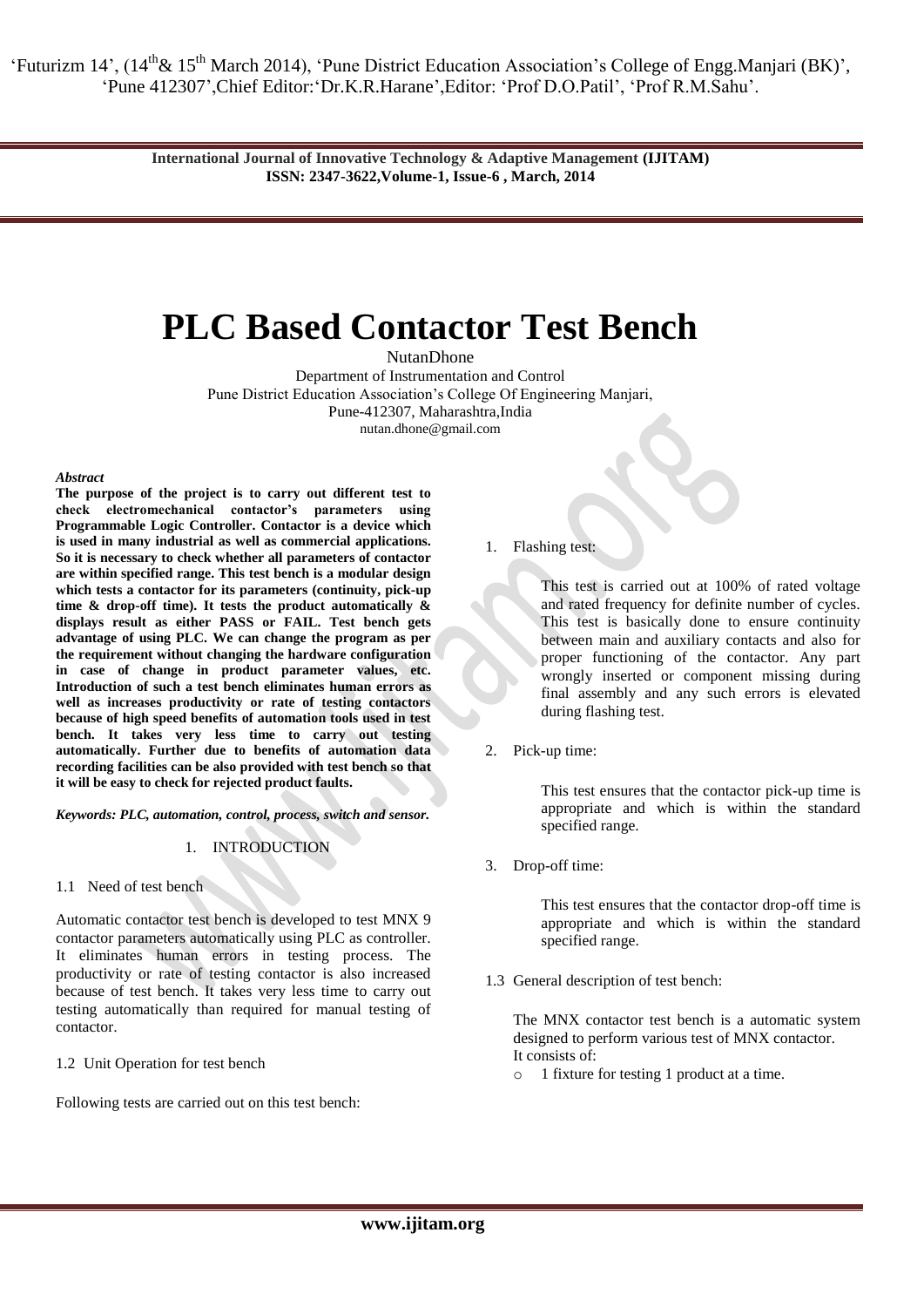# **International Journal of Innovative Technology & Adaptive Management (IJITAM) ISSN: 2347-3622,Volume-1, Issue-6 , March, 2014**

- o Fixture supporting assembly with terminal connectors
- o Programmable Logic Controller
- o Control Panel as Man Machine Interface

Fixture is to support product during test. It holds product in it and avoid excessive movement of product during test. Supporting assembly has legs welded to fixture base which supports fixture and it also has terminal connectors fixed below fixture base. These connectors connect fixture IO's and control panel IO's to PLC.

PLC is the brain of test bench. It has the program that executes all test of the contactor and gives results as per standards.

The control panel and its control buttons enables use of the various operating modes and gives information of the product result.

## 1.4 MNX 9 Contactor

MNX Series of contactors are Power contactors. These contactors are used in actual circuit of the power consuming device and have higher current ratings up to 650A. in most of the power contactors there is inbuilt auxiliary contacts which can be conventionally used for control circuit.

MNX Contactor Features:

- Ratings: 9A to 650A
- Available in six frame sizes
- Easy inspection and replacement of coils and contacts
- Alpha-numeric terminal markings
- Front ON/OFF indication
- Aesthetic appearance
- CE marked and CSI approved
- Conforms to IEC60947-4-1, BSEN 60947-4-1, IS 13947-4-1
- Entire range UL listed
- Operating band from 62% to 120% up to 32 A

Special features of 9A- 40A Contactors

Snap fit construction

- Finger proof terminals
- Common coil for entire range

Accessories available

- Add-on auxiliary contact block
- Surge suppressor
- Mechanical interlock kit

# 2. HARDWARE DESIGN AND IMPLEMENTATION

#### 2.1 Mechanical Hardware

This section deals with the designing of the contactor fixture and whole testing assembly, drawing, materials used, etc.

The fixture is divided into two sub sections:

2.1.1 Clamping device

The product is clamped in the fixture. This ensures no miss alignment of product during test. The fixture is designed such that bottom part of contactor gets fitted into bottom part of fixture with clearance of 1 mm.

Material used- Derline, Nylon.

2.1.2 Testing assembly

a) Connecting pins: Required voltage is applied to the coil through the pins and various testing is done. Continuity is checked by pins touching on the contacts. These pins are attached to movable plate which moves when pneumatic cylinder is extended.

Material used- Brass

b) Plates: Total 3 plates are used out of which 2 are fixed and 1 is movable. Fixed plate supports the movable plate and also guides the pins to move into contactor contacts accurately. Movable plates have pins connected to PLC via plug and which get connected to contacts of the product during testing. When cylinder gets retracted movable plates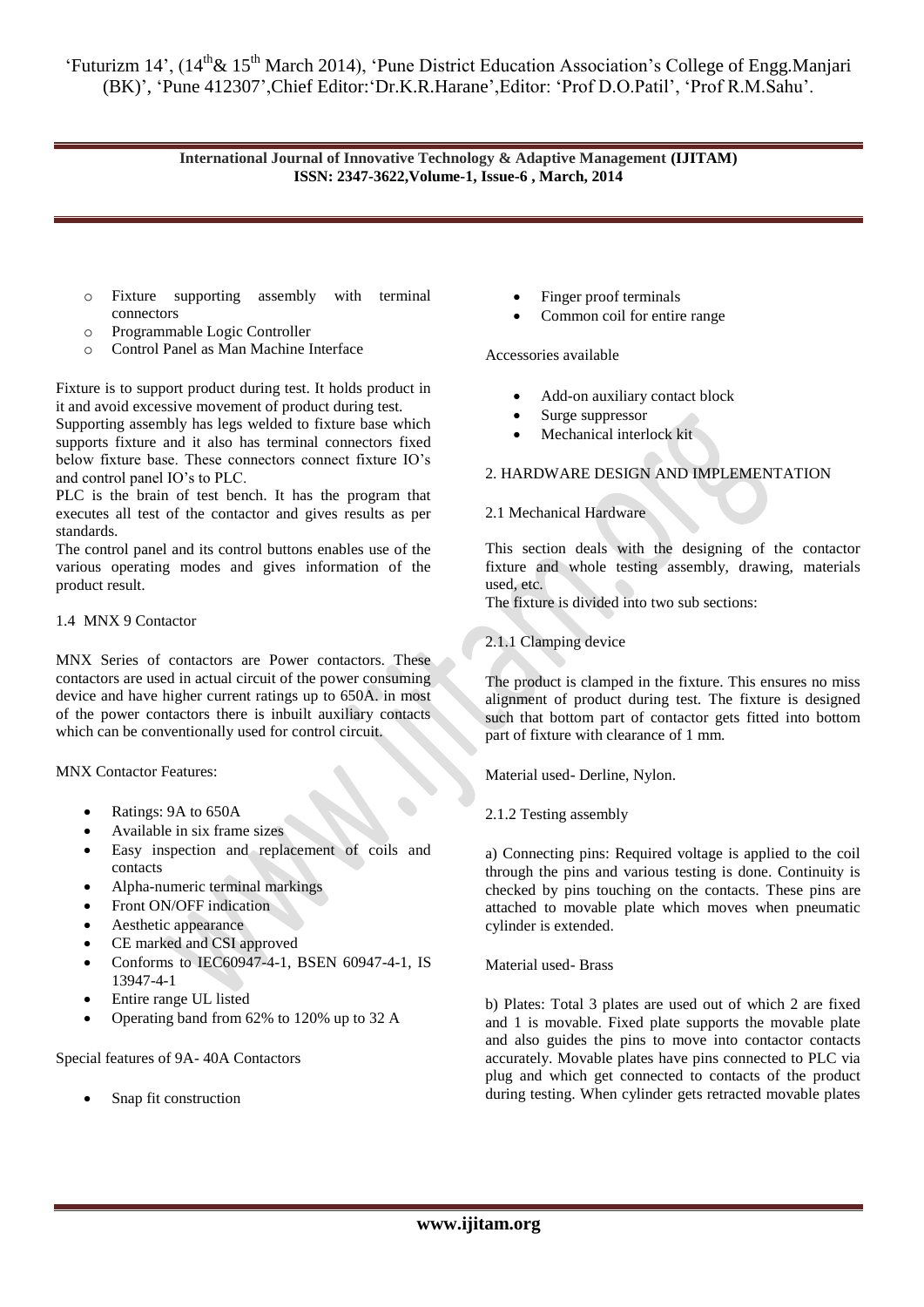# **International Journal of Innovative Technology & Adaptive Management (IJITAM) ISSN: 2347-3622,Volume-1, Issue-6 , March, 2014**

disconnects pins from contacts of product. Springs are used for proper contacts between pins and contactor.

Material used- MS, Derline



Fig1.Design of testing assembly

Height of the movable plate is 5 mm less than that of fixed plate to have proper sliding of plate.

# 2.2 Electrical Hardware**:**

This section deals with the electrical components, their connections, wiring, etc.

## 2.2.1 Components

a) Push Button: The push button is used to start the test. This is mounted on Panel and wires are connected to its NO contact through terminal connectors according to the wiring diagram.



Fig2. Symbol of Push Button

Specifications of push button

| Switch Type     | Momentary-Round<br>Head         |
|-----------------|---------------------------------|
| Permissible     | $270^{\circ}$ C for 5 sec. max. |
| Temperature for |                                 |

| Soldering                   |                             |
|-----------------------------|-----------------------------|
| <b>Terminal Style</b>       | Solder-Ttype                |
| Product Weight              | $4.7 \text{ gm}$            |
| Mounting                    | Panel, Screw-Type           |
| Mechanical Life             | 50,000 Cycles               |
| <b>Materials-Terminals</b>  | Copper, Silver Plated       |
| <b>Contact Arrangements</b> | DPDT, push button<br>switch |
| <b>Contact and Voltage</b>  | 3 A, 250 V AC               |
| Ratings                     |                             |
| <b>Electrical Life</b>      | 10,000 Cycles               |

b) Emergency stop push button: The rocker switch is used as an emergency stop device is a manual control device. It is the method of initiating the emergency stop function. The actuator of an emergency stop device is the component that is actuated by a person.



Fig3.Symbol of emergency switch Specifications of emergency switch

| Mechanical Life              | 300,000 operations                                  |
|------------------------------|-----------------------------------------------------|
| <b>Operating Force</b>       | $0.8 \text{ kg}$                                    |
| <b>Mounting Adapter</b>      | Fixed to the mounting                               |
| <b>Plastic Button</b>        | surface using                                       |
|                              | incorporated screws                                 |
|                              | $(Tmax = 0.6 Nm)$                                   |
| <b>Environmental Rating</b>  | IP65; NEMA 4, 13                                    |
| <b>Operating Temperature</b> | $-25^{\circ}$ to $+60^{\circ}$ C ( $-13^{\circ}$ to |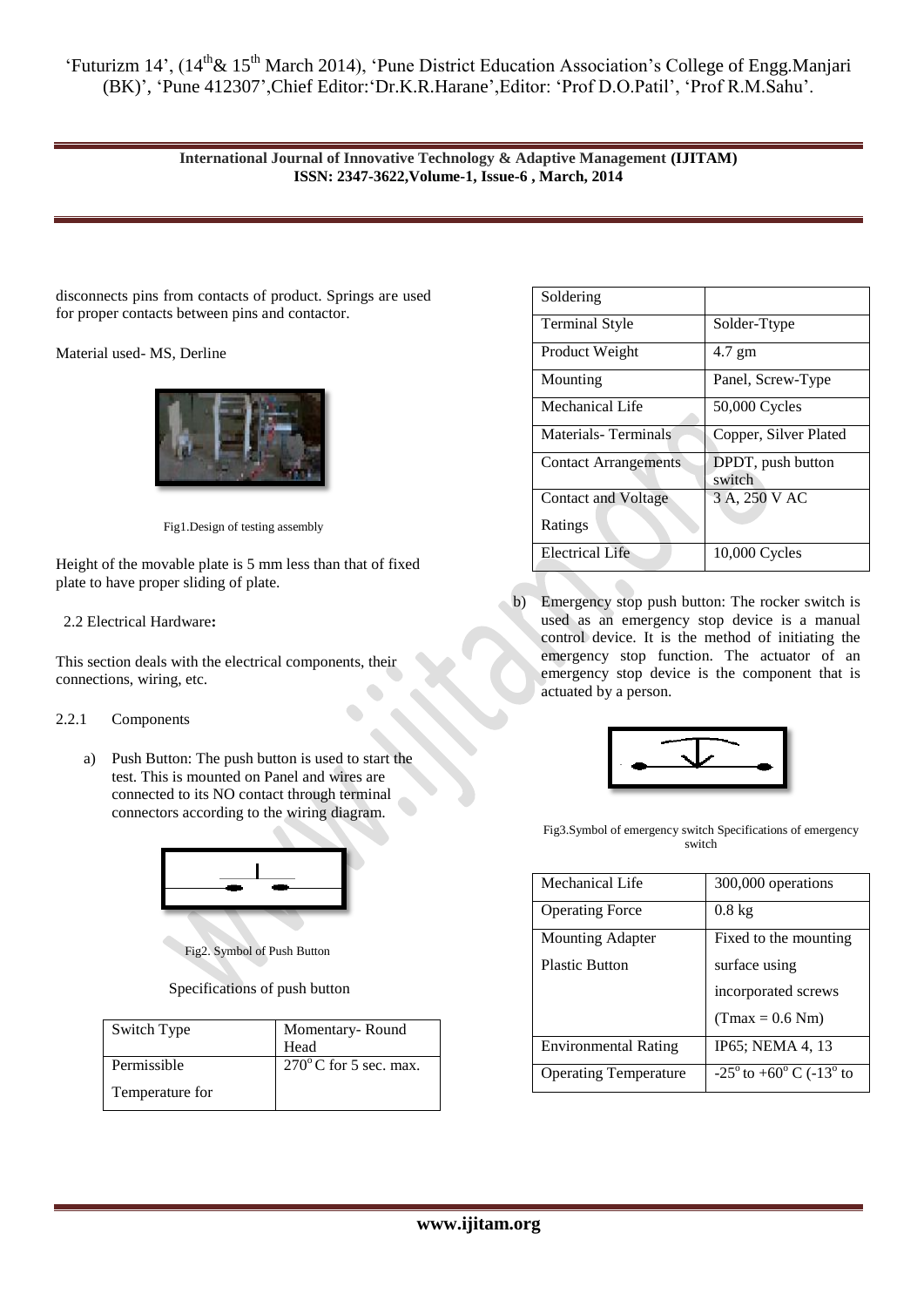> **International Journal of Innovative Technology & Adaptive Management (IJITAM) ISSN: 2347-3622,Volume-1, Issue-6 , March, 2014**

|                 | $+140^{\circ}$ F)                |
|-----------------|----------------------------------|
| Mechanical Life | 1,000,000                        |
| Connection      | $(1 or 2)$ 12AWG                 |
|                 | $(2.5$ mm <sup>2</sup> ) maximum |
|                 | wire size                        |

c) Pilot Indicator: The main function of pilot light is to signalize when an event occurs or to indicate a state. The source of light is LED. It gives optimum perception due to the ideal colour rendering. Besides, it is reliable and cost saving due to its long lifetime.



Fig4. Symbol of Pilot Indicator

Specification of Pilot Indicator

| Rating                      | 24V DC, 2Wmax.          |
|-----------------------------|-------------------------|
| <b>Terminal Capacity</b>    | <b>Screw Connection</b> |
| Rated Insulation            | 500M ohm at 1000V       |
| Resistance                  | DC                      |
| <b>Current Consumption</b>  | 15mA for DC circuit     |
| (maximum)                   |                         |
| Viewing Angle <sup>o</sup>  | More than 100           |
| <b>Corrosion Protection</b> | All metallic parts are  |
|                             | electroplated for       |
|                             | corrosion protection    |

| Contact Material         | Phosphor bronze for                                 |
|--------------------------|-----------------------------------------------------|
|                          | LED, PCB contact                                    |
|                          | brass (tin plated)                                  |
| <b>Temperature Range</b> | $-25^{\circ}$ to $+70^{\circ}$ C ( $-13^{\circ}$ to |
|                          | $+158^{\circ}F$ )                                   |
| Degree of Protection     | IP65                                                |

d) Limit Switch: A switch that limits the activation of an electrical circuit is a limit switch. Switches can control the flow of electrical current by opening and closing. When a circuit is closed, it allows electrical current to flow to the device that is powered. When open, the electrical flow stops. A Mechanical limit switch is a mechanical device which can be used to determine the physical position of equipment. The limit switch gives ON/OFF output that corresponds to object position.



Fig5. Symbol of Limit Switch

Specification of Limit switch

| <b>AC</b> Ratings            | 0.1A to 3A, 125V AC                 |
|------------------------------|-------------------------------------|
| Electrical life              | $100,000$ cycles per                |
|                              | min.                                |
| <b>Operating Temperature</b> | $0^{\circ}$ C to +55 <sup>o</sup> C |
| Pre Travel                   | $< 0.5$ mm                          |
| Over Travel                  | $0.2$ mm min.                       |
| Movement Differential        | $\langle$ 0 2 mm                    |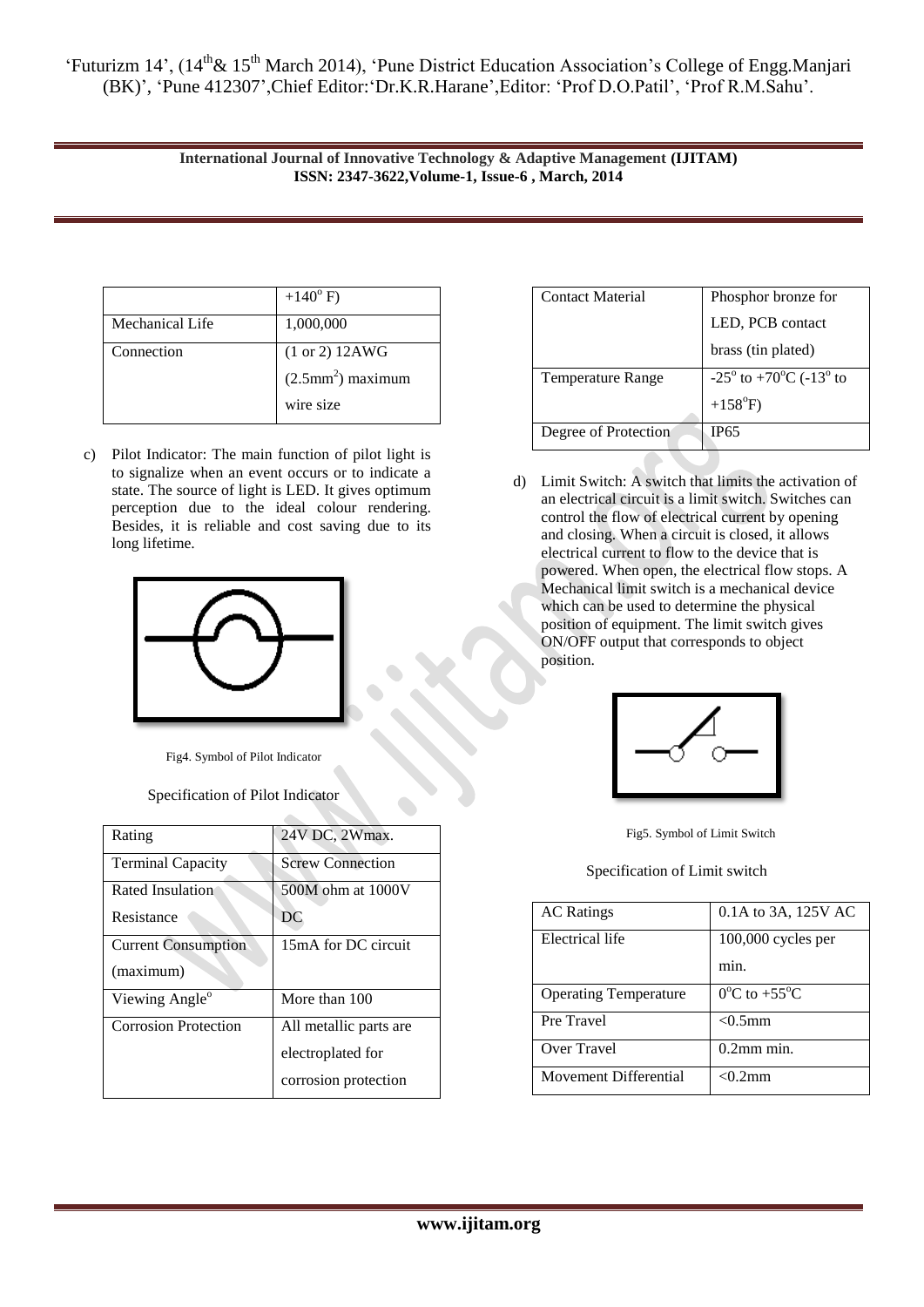> **International Journal of Innovative Technology & Adaptive Management (IJITAM) ISSN: 2347-3622,Volume-1, Issue-6 , March, 2014**

| Nominal Input Voltage        | <b>24V DC</b>   |
|------------------------------|-----------------|
| <b>Typical input Voltage</b> | $18 \text{ mA}$ |
| <b>Typical Response Time</b> | 8 mS            |
| <b>Typical Release Time</b>  | $10 \text{ mS}$ |
| <b>LED</b> Indication        | Yes             |
| <b>Contact Configuration</b> | <b>DPDT</b>     |
| Maximum Switching            | 250V AC/DC      |
| Voltage                      |                 |
| Minimum Switching            | 5 V             |
| Voltage                      |                 |
| <b>Continuous Current</b>    | 6 A             |
| Maximum Inrush Current       | 8A              |
| Minimum Switching            | $10 \text{ mA}$ |
| Current                      |                 |
| Contact Gap                  | $<$ 3mm         |
| <b>Operating Position</b>    | $5.5+0.3$ mm    |

e) Relay: A relay is similar to a switch; it is either open or closed. When the switch is open no current passes through the relay, the circuit is open, and the load that is connected to the relay receives no power. When a relay is closed, the circuit is completed and current passes through the relay and delivers power to the load.To open and close a reelay an electromagnet is used. When the coil controlling the electromagnet is given a voltage, the electromagnet causes the contacts in the relay to connect and transfer current through the relay. Here relay is DPDT relay, which is used to energize contactor coil frequently via 24V DC control signal.



# 1.2.2 Wiring Diagram:

Wiring diagram for the project as per component terminals is as follows; it includes connections to fixture as well as to the control panel.

The wires are tagged according to component connections to PLC. Table below describes tag of each component on panel as well as fixture.

# 2.3 Control Panel

A control panel is a flat, often vertical, area where control or monitoring instruments are displayed.They are found in factories to monitor and control machines or production lines and in places such as nuclear power plants, ships, mainframe computers and air craft. Older control panels are most often equipped with push buttons and analog instruments whereas today in many cases touch screens are used for monitoring and control purposes.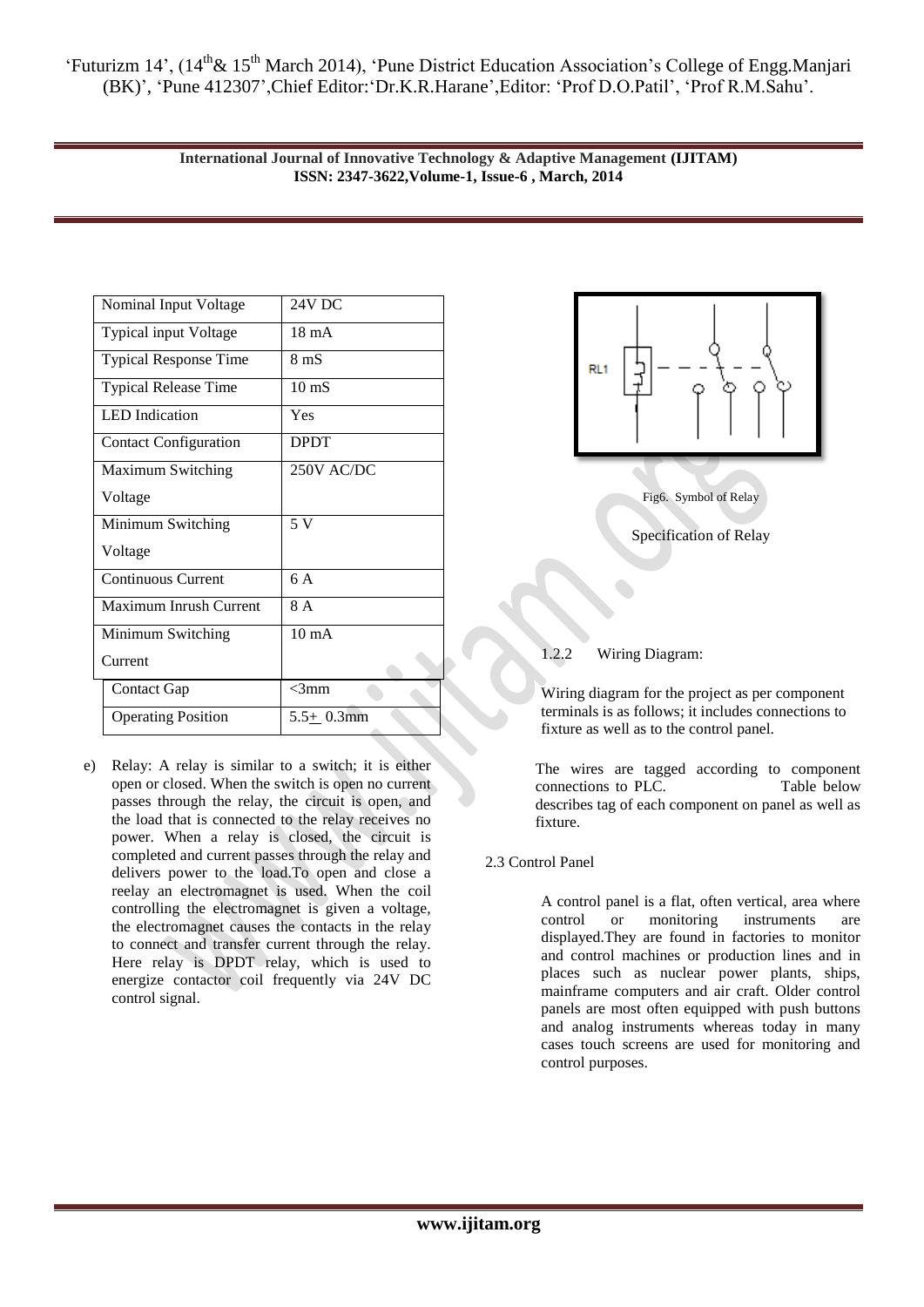> **International Journal of Innovative Technology & Adaptive Management (IJITAM) ISSN: 2347-3622,Volume-1, Issue-6 , March, 2014**



Fig7. Figure of control panel

The control panel for this test bench has indication for all test as well as inputs that the user has to give to PLC for starting operation of the test bench.

# 2.4 Pneumatic Section

This section deals with the pneumatic components, specifications, connection diagrams and accessories used.

# 2.4.1 Components:

Cylinder: Pneumatic cylinder (sometimes known as air cylinder) is mechanical device which produce force, often in combination with movement and are powered by compreesed gas (typically air).

Types of pneumatic cylinder:

- 1) Single acting cylinder
- 2) Double acting cylinder
- 3) Double rod end cylinder
- 4) Tandem cylinder
- 5) Telescopic cylinder

Single acting cylinder:

Solenoid valve: A solenoid valve is an electromechanical valve for use with liquid or gas. The valve is controlled by an electric current through a solenoid; in the case of a two-port valve the flow is switched on or off; in the case of a three-port valve, the outflow is switched between the two outlet ports.

Types of solenoid valve:

- 1) 2 way solenoid valve
- 2) 3 way solenoid valve
- 3) 4 way solenoid valve

Compressor: The air compressor is the source of compressed air that a pneumatic tool is powered by. The hosing is run from the air compressor to the equipment carrying the compressed air. The tool manipulates the work piece.



Fig8. Symbol of compressor

Air Filter Regulator (AFR): It removes solids and liquid contaminants to prolong service life of actuators, solenoid valves, positioners, I/P pressure transducers and other pneumatic controls. The use of clean, dry plant air reduces the costly repairs associated with water and particulate contaminants present in supply air. The filter regulator combines the functions of a filter and pressure regulator into one compact, rugged design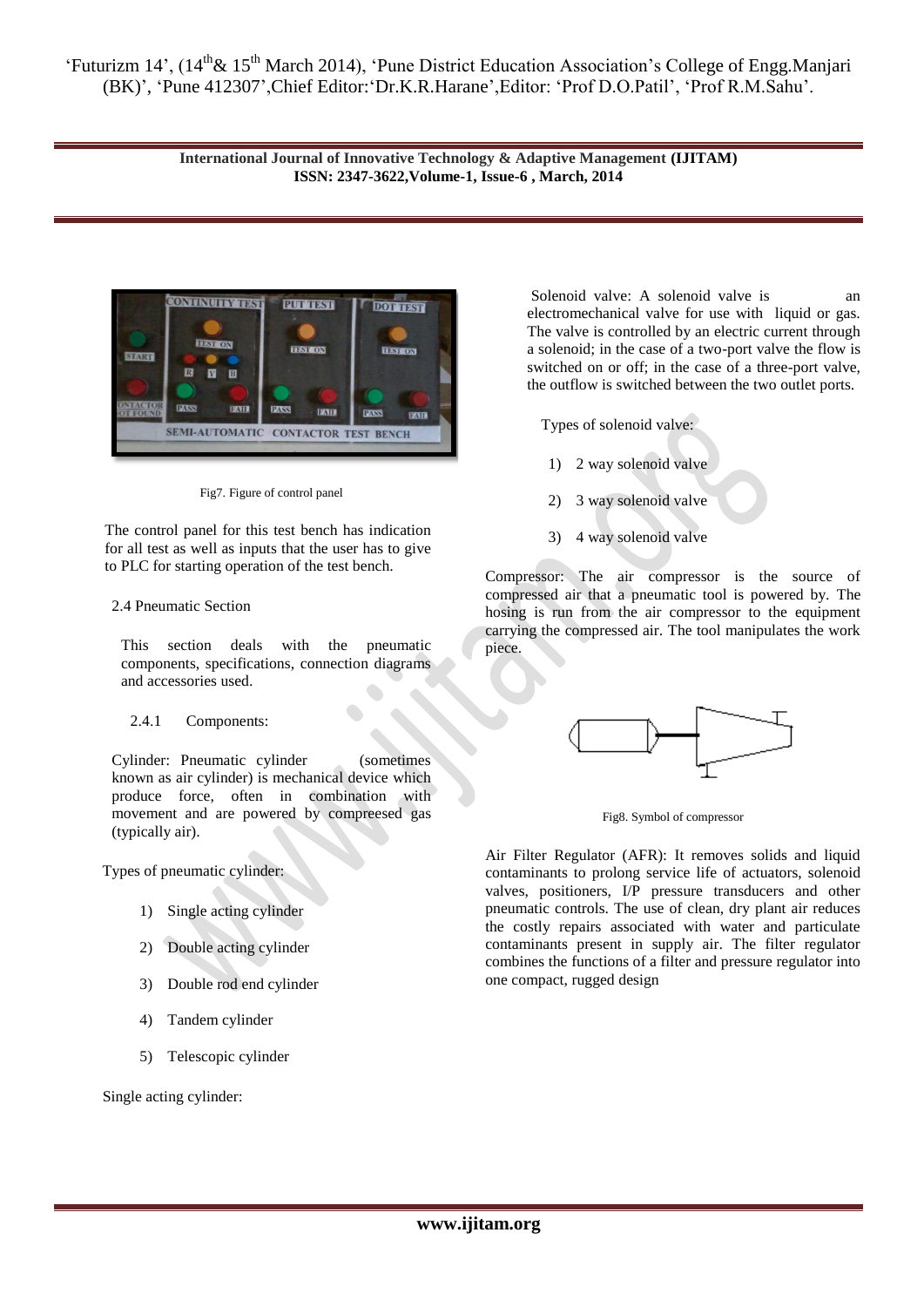# **International Journal of Innovative Technology & Adaptive Management (IJITAM) ISSN: 2347-3622,Volume-1, Issue-6 , March, 2014**



#### Fig9. Symbol of AFR

## 2.4.2 Drawing

#### Pneumatic Drawing

Above figure shows pneumatic connections for test bench. Compressed air is taken from compressor and is given to DCV via AFR.

DCV is solenoid operated 3/2 valve which drives single acting cylinder. When solenoid is energized SAC will extend and will retract when solenoid is de-energized.

Pneumatic tubing and connectors are used to connect components to each other.

## 2**.**5Algorithm

In this three test are carried which are flashing test, pickup time & drop-off time as follows:

- $\triangleright$  Flashing test:
- 1) Whether the contactor is placed in the fixture is detected using a limit switch & its presence or absence in indicated using indicator.
- 2) If the object is present then the process is started.
- 3) The pneumatic cylinders are extended to its full stroke length so that pins get connected to contactor contacts.
- 4) When limit switch 2 sense the position of cylinder the contactor is energized through a relay & de-energized with a proper delay.
- 5) Continuity of R,Y,B contacts is checked using counter function which should exceeds lower limit of counts desired.
- 6) If limit is exceeded then product is PASS& go for next test.
- 7) If limit is not exceeded then product is FAIL is indicated.
	- $\triangleright$  Pick-up time:
	- 1) Apply voltage to contactor coil through relay.
- 2) Record the time between energizing the coil and contacts are closed.
- 3) Check that this time is within specified limit.
- 4) If it is within limit then indicate that product is PASS.
- 5) If it is not within limit then indicate that product is FAIL.
	- > Drop-off time:
- 1) Apply voltage to contactor coil through relay.
- 2) De-energized the coil after some time and record the time between de-energizing the coil and contacts are open.
- 3) Check that this time is within specified limit.
- 4) If it is within limit then indicate that product is PASS.
- 5) If it is not within limit then indicate that product is FAIL.
- 2.5 Operation

Steps to perform test;

- 1. Switch on mains and other power supplies including pneumatic supply.
- 2. Insert the product into the fixture.
- 3.Ensure that it is aligned perfectly (check that CONTACTOR NOT FOUND indicator is OFF)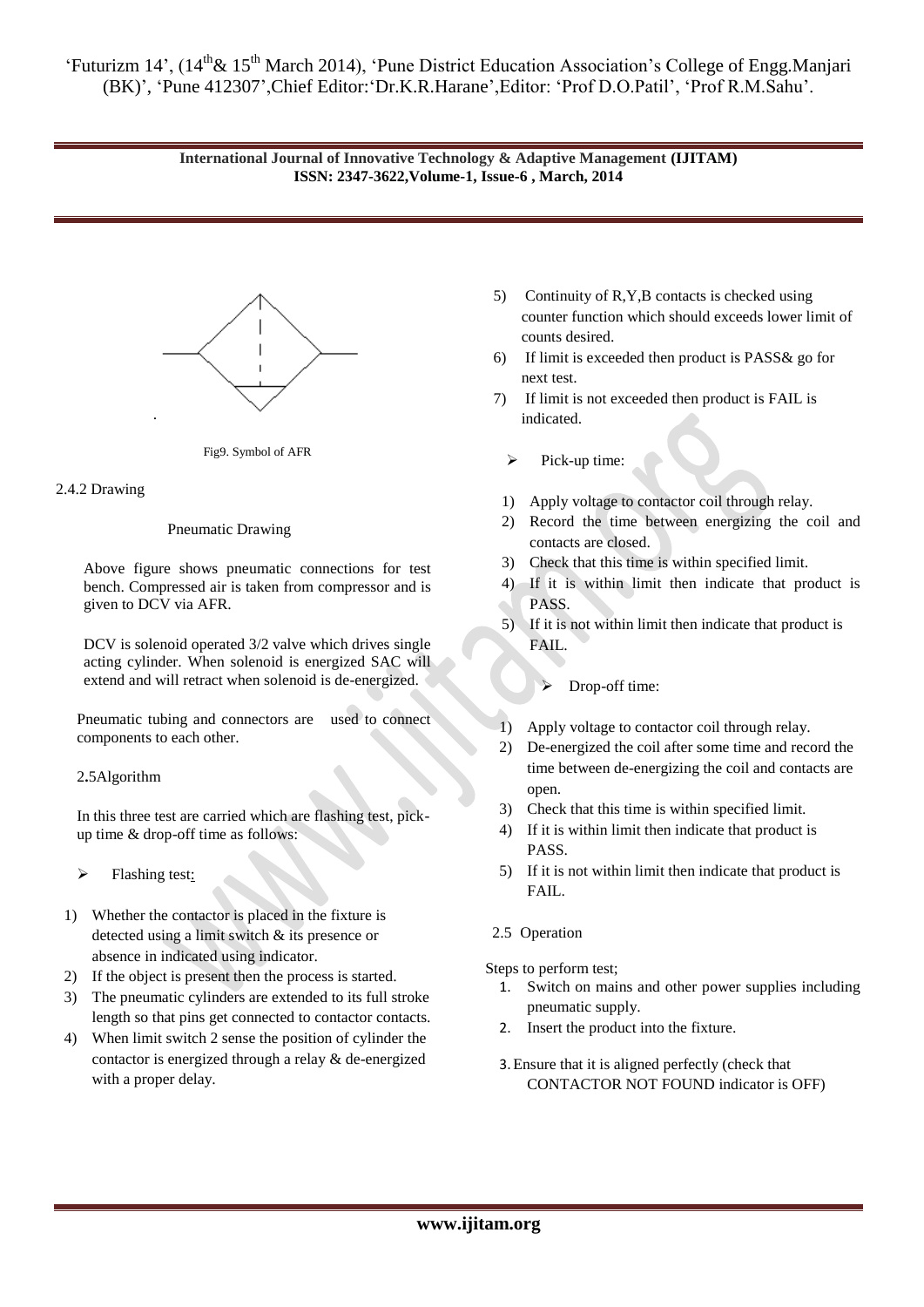> **International Journal of Innovative Technology & Adaptive Management (IJITAM) ISSN: 2347-3622,Volume-1, Issue-6 , March, 2014**

- 4. Ensure compressor pressure has reached minimum limit.
- 5. Press START button on panel.
- 6. Wait for indication of PASS or FAIL on panel.
- 7. Note for which test product is failed and take appropriate action in case of failure.



## 3. Software Details

Fig10. PLC Architecture

## 3.1. Introduction

APLC, is a small computer with a built-in operating system (OS). This OS is highly specialized to handle incoming events in real time, i.e. at the time of their occurrence.The PLC has input lines where sensors are connected to notify upon events (e.g. temperature above/below a certain level, liquid level reached, etc.), and output lines to signal any reaction to the incoming events (e.g. start an engine, open/close a valve, etc.).The system is user programmable. The PLC is primarily used to control machinery. A program is written for the PLC which turns on and off outputs based on input conditions and the internal program. It is designed to be programmed once, and run repeatedly as needed. It can run an automatic machine for years with little human intervention. They are designed to withstand most harsh environments.

3.2Basic Elements of PLC

PLC mainly consists of a CPU, memory areas and appropriate circuits to receive input/output data. We actually consider the PLC to be a box full hundreds and thousands of relays, counters, timers and data storage locations. They don't physically exist but rather they are simulated and can be considered as software counters, timers, etc. Each components of PLC has specific function.

#### 3.2.1. Languages in PLC

- 1. Ladder Diagram
- 2. Functional Block Diagram
- 3. Structural text
- 4. Instruction List
- 5. Sequential functional chart

From the above mentioned languages ladder diagram is explained as follows:

# 3.2.2. Ladder Diagram

The ladder diagramhas the traditional way of representing electrical sequences of operations. These diagrams represent the interconnection of field devices in such a way that the activation or turning ON, of one device will turn ON another device according to a predetermined sequence of events. Ladder logic uses graphic symbols similar to relay schematic circuitdiagrams.

Ladder diagram consists of two vertical lines representing the power rails. Circuits are connected as horizontal lines between these two verticals.

- 1. Ladder diagram features**-**1. Power flows from left to right. 2. Output on right side can not be connected directly with left side. 3. Contact can not be placed on the right of output. 4. Each rung contains one output at least. 5. Each output can be used only once in theprogram. 6. A particular input a/o output can appear in more than one rung of a ladder.7.The inputs a/o outputs are all identified by theiraddresses, the notation used depending on the PLC manufacturer.
- 4. Conclusion / Future Scope**:**